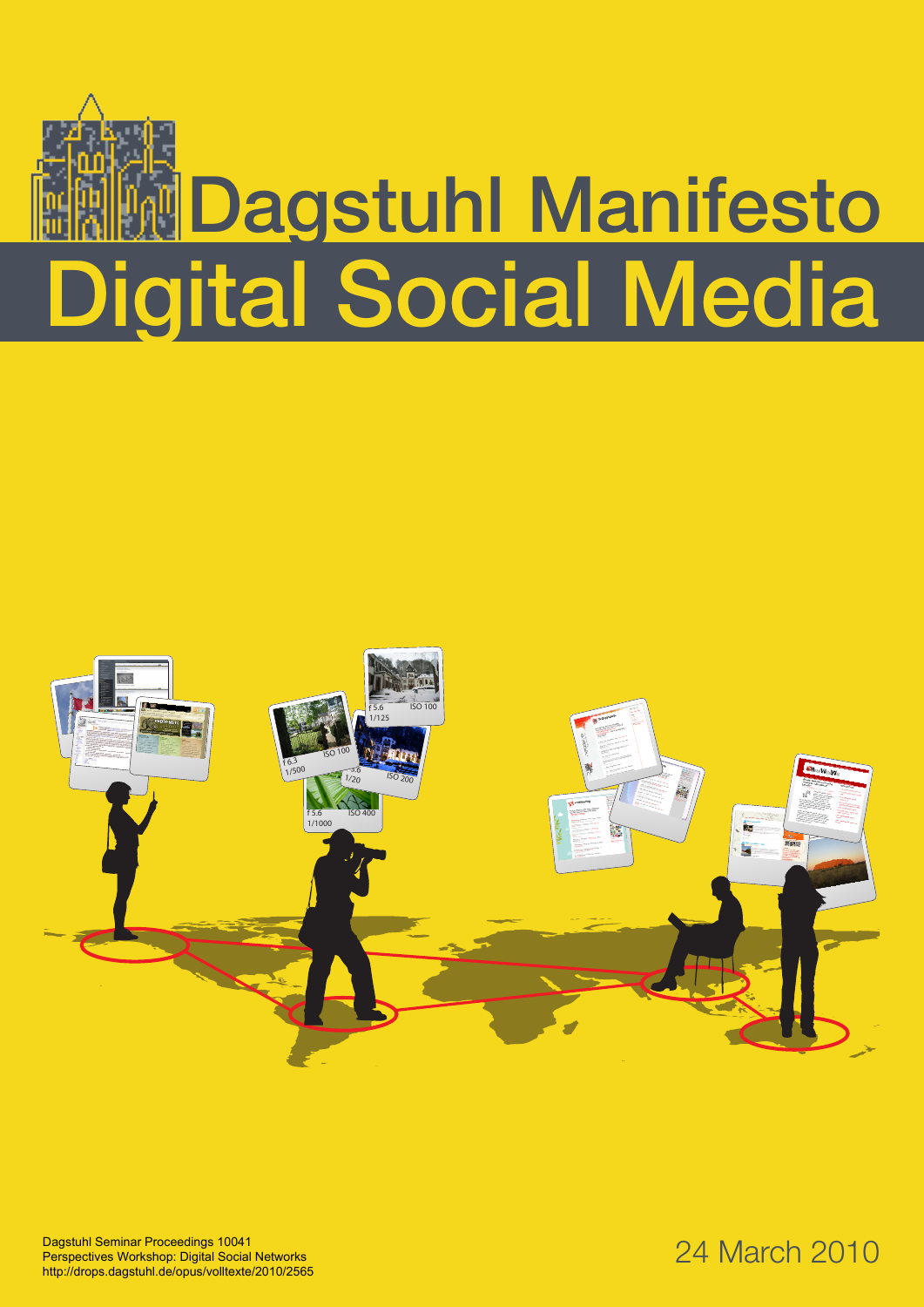#### Editors:

| François Bry        | bry@Imu.de                              |
|---------------------|-----------------------------------------|
| <b>Clemens Cap</b>  | clemens.cap@uni-rostock.de              |
| Ingo Dahm           | ingo.dahm@telekom.de                    |
| Julia Maintz        | maintz@maintz-research.com              |
| Sebastian Schaffert | sebastian.schaffert@salzburgresearch.at |

#### Contributors:

| <b>Uldis Bojars</b>     | captsolo@gmail.com                       |
|-------------------------|------------------------------------------|
| Susanne Boll            | susanne.boll@informatik.uni-oldenburg.de |
| <b>Ulrik Brandes</b>    | ulrik.brandes@uni-konstanz.de            |
| Carsten Busch           | carsten.busch@htw-berlin.de              |
| Nicola Döring           | nicola.doering@tu-ilmenau.de             |
| Kalman Graffi           | Kalman.Graffi@kom.tu-darmstadt.de        |
| Georg Groh              | grohg@in.tum.de                          |
| Siegfried Handschuh     | siegfried.handschuh@deri.org             |
| Andreas Henrich         | andreas.henrich@uni-bamberg.de           |
| Otthein Herzog          | herzog@tzi.de                            |
| Robert Jäschke          | jaeschke@cs.uni-kassel.de                |
| <b>Marcel Karnstedt</b> | marcel.karnstedt@deri.org                |
| Michael Koch            | michael.koch@unibw.de                    |
| Lothar Krempel          | krempel@mpi-fg-koeln.mpg.de              |
| Stephan Leutenmayr      | stephan.leutenmayr@bauhaus-luftfahrt.net |
| <b>Mathias Priebe</b>   | mathias.priebe@volkswagen.de             |
| Peter Reiser            | peter.reiser@sun.com                     |
| <b>Reinhard Riedl</b>   | reinhard.riedl@bfh.ch                    |
| <b>Henry Story</b>      | hjs@bblfish.net                          |
| Kai von Luck            | luck@informatik.haw-hamburg.de           |
| Denny Vrandecic         | denny.vrandecic@kit.edu                  |
| Matthias Wagner         | wagner@docomolab-euro.com                |
| Christoph Wieser        | christoph.wieser@ifi.lmu.de              |
| Valentin Zacharias      | zach@fzi.de                              |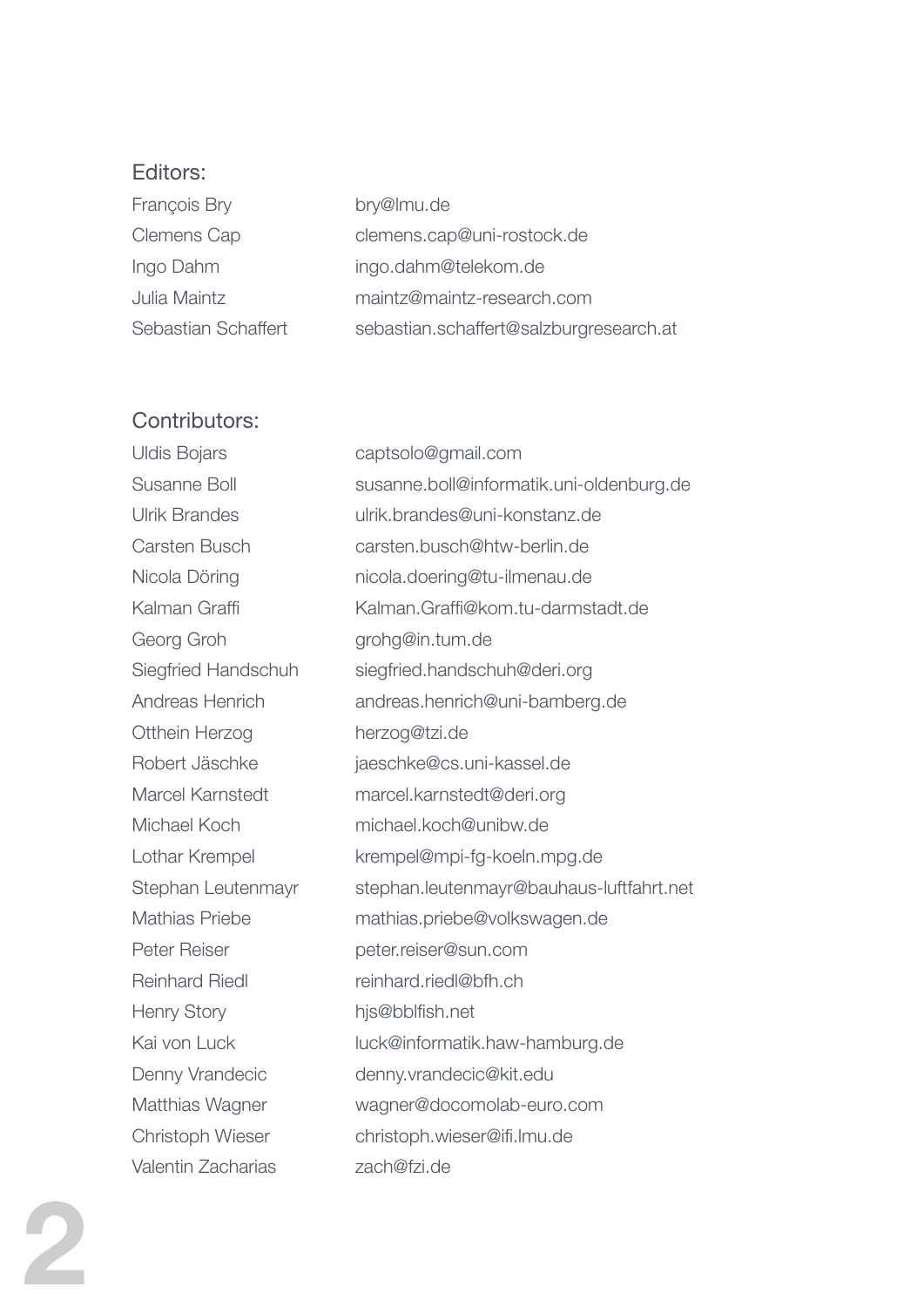# **Summary**

This manifesto explains and stresses the importance of "digital social media", "social software" and "social computing". In particular, it makes the claim that we need a better understanding of how this mix of enabling technology, social behaviour and market practises is challenging our socio-economical and political systems, and puts forward an action plan for the areas of education, fundamental research and applied research, to address these challenges.

The goal of this manifesto is to raise awareness for digital social media and to stress the need for research, research funding, and education in a field so far under-represented in public research funding programmes and in education. This manifesto does not cover all aspects of digital social media, or provide a comprehensive treatment of their socioeconomical impact. Such issues are beyond the scope of this manifesto.

This manifesto is an outcome of a Perspective Workshop held from the 25th to 29th of January 2010 at the research centre Schloss Dagstuhl. The workshop brought together scientists and practitioners from academia and industry, across the fields of social sciences and computer science.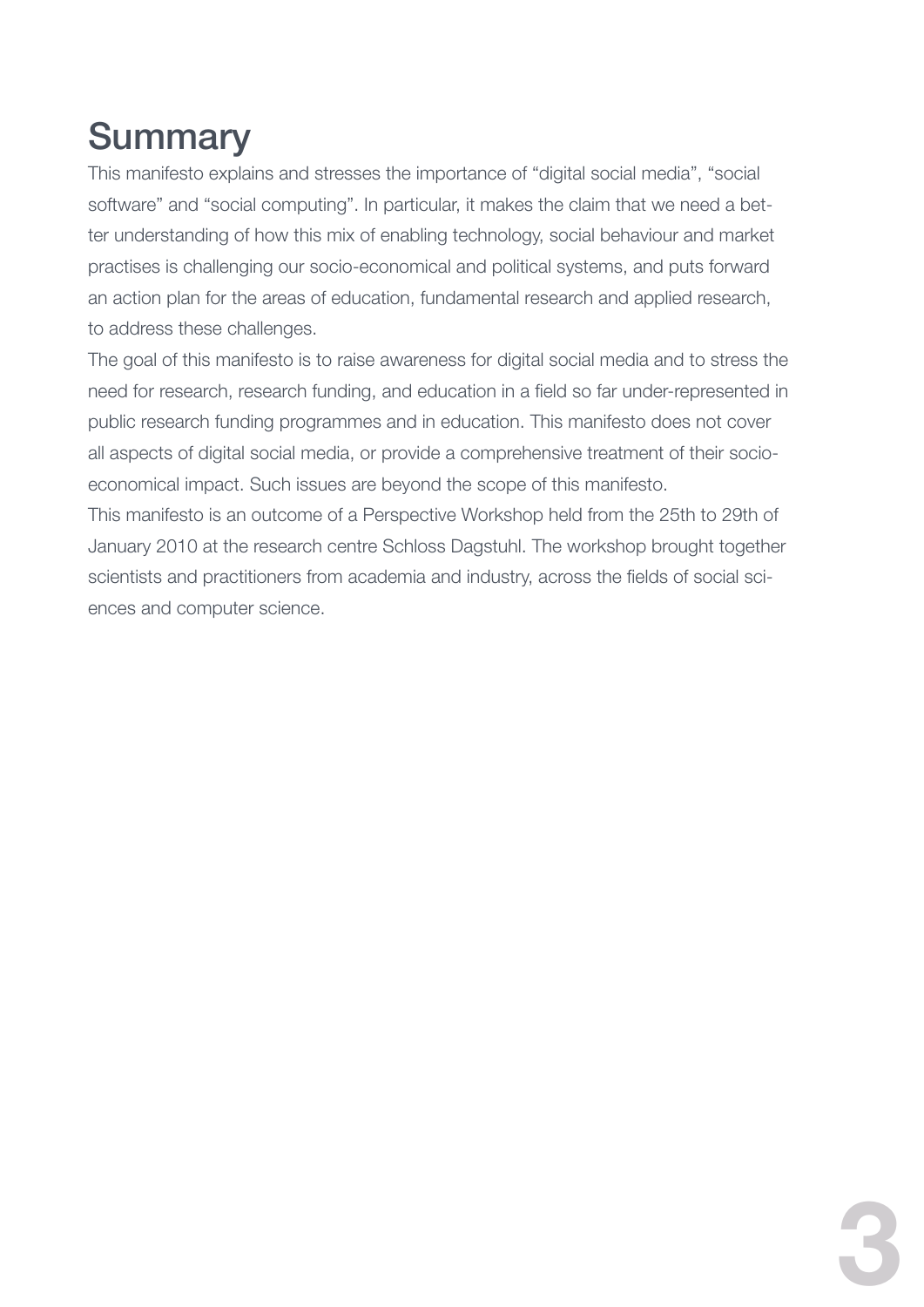# Digital Social Media, Social Software and Social Computing

Digital social media give rise to users and communities to collaboratively generate and exchange content and, more generally, to interact. They also make social computation possible, that is, computations that involve both software and groups of people. They use information and communication technologies such as the Internet and Web technologies. They are operated by specific software systems called social software.

Digital social media ease and strengthen social interactions by overcoming physical limitations in communication (like distance and synchronicity) and alleviating human limitations like the number of people with whom one can maintain relationships. Digital social media thus offer opportunities for social interactions that would not be possible without them. Digital social media build, and/or rely upon, social networks that might be the primary purpose of the media.

Examples of digital social media are social networks (like facebook, StudiVZ, LinkedIn and Xing), blogs, content sharing sites (like flickr, YouTube and last.fm), product reviews (like epinions.com), social electronic games (like SecondLife), social bookmarking (or tagging) platforms (like delicious), microblogging platforms (like twitter), wikis (for collaborative authoring like it is used for the wikipedia encyclopaedia) and innovation markets (like YourEncore and InnoCentive). In the Google Wave and Buzz projects, the traditional medium 'email' is reshaped in different manners as a social medium.

Although digital social media have only appeared during the last decade, they are already used by a large part of the population: According to a study by Global Web Index, $1$  digital social media had in 2009 in Germany 37,6 Million users (46% of the population), in the USA 223,1 Millions (72% of the population), and in China 358 Millions (27% of the population). The growth of social media is remarkable: According to Nielsen Wire, $^2$  the total time users spend with social media increased from 2008 to 2009 by 82%, the average time per person by 67%. The report "A world of connections" of The Economist of 28 January 2010 $^3$  gives more information on the use and reach of digital social media. The recent study "The Impact of Social Computing on the EU Information Society and Economy", <sup>4</sup> commissioned by the European Commission, addresses the

- 1 http://www.globalwebindex.net/latest/
- 2 http://blog.nielsen.com/

- 3 http://www.economist.com/specialreports/displaystory.cfm?story\_id=15351002
- 4 http://ftp.jrc.es/EURdoc/JRC54327.pdf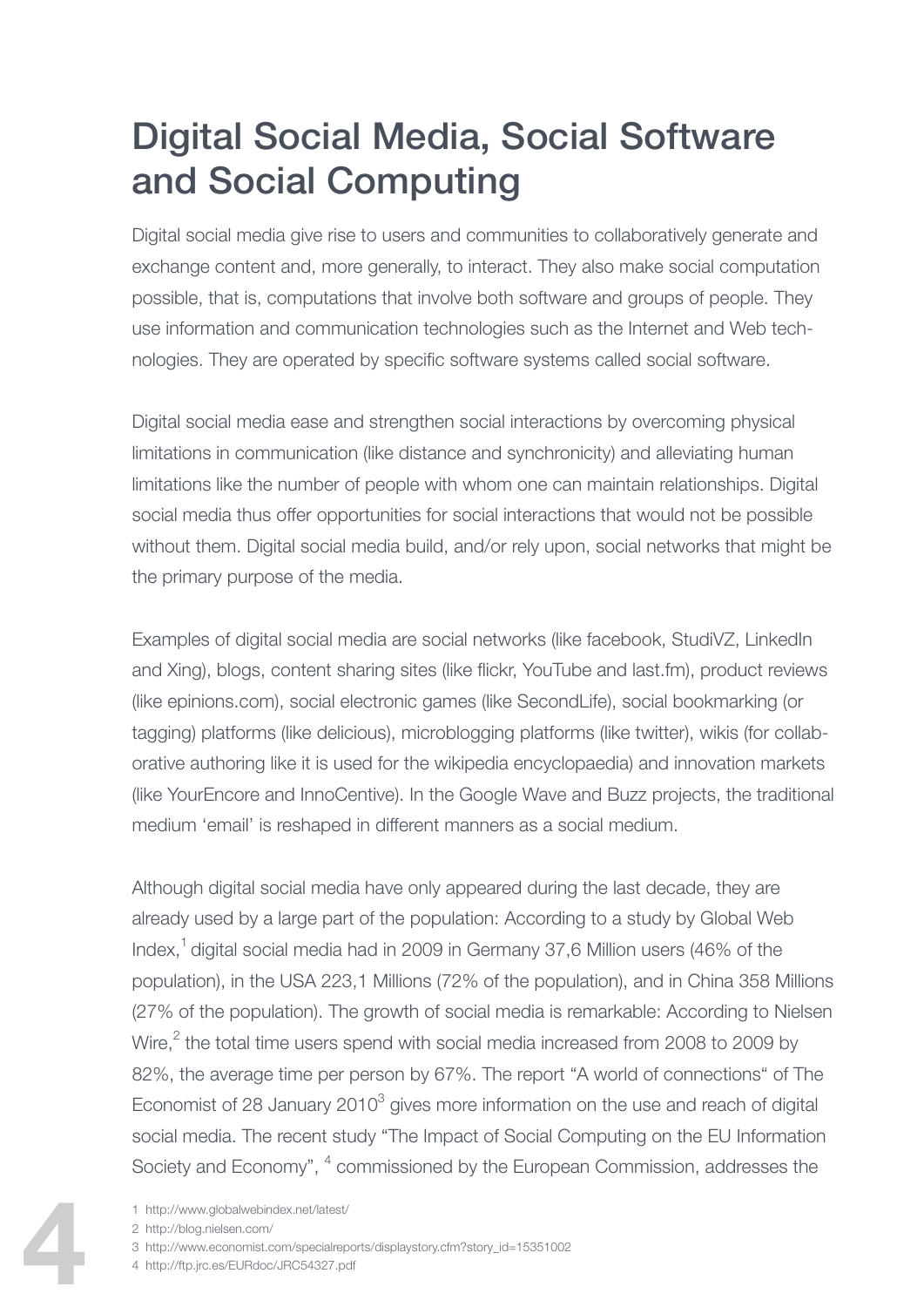importance of digital social media for society. For some users, digital social media have become as common as, or have even replaced, telephone and email. Usage of social media is a controversial issue, though: Figures like the ones aforementioned are often criticized as superficial.

Users of digital social media are increasingly conscious of the potential, limitations, and also dangers of the new media. Specific, non-public, digital social media are also used more and more in enterprises and at the workplace, an evolution for which the term "Enterprise 2.0" has been coined (see McAfee, Andrew P. (2006), Enterprise 2.0: The Dawn of Emergent Collaboration, Sloan Management Review 47 (3): 21–28).

Digital social media are both, controversial and the subject of considerable optimism. They have been criticized for threatening traditional media like newspapers, for being in their majority privately controlled by US companies, for not giving sufficient control to their users over the user-generated content they collect and exploit, and for endangering privacy. Nonetheless, digital social media significantly ease and strengthen social interactions. They are seen as a means of user and community empowerment, of boosting innovation in large technological companies, of enhancing organizational communication and knowledge management in organisations, of viral spreading of ideas and of strengthening democracy.

## Digital Social Media are Important

Digital social media are important for economical and social reasons that would constitute a research area of considerable promise.

Digital social media are important for economical reasons. There are no doubts that digital social media are essential vectors of tomorrow's commerce, communication and (organisational) learning. eCommerce builds upon social computing, for example with personalization services based on collective knowledge. Large companies deploy digital social media for organisational communication, knowledge management, market research, consumer localization and reach, advertising, product customization and boosting innovation. The aforementioned report of The Economist (Martin Giles, "A world of connections", The Economist, January 28th 2010) stresses that "social-networking technologies are creating considerable benefits for the businesses that embrace them".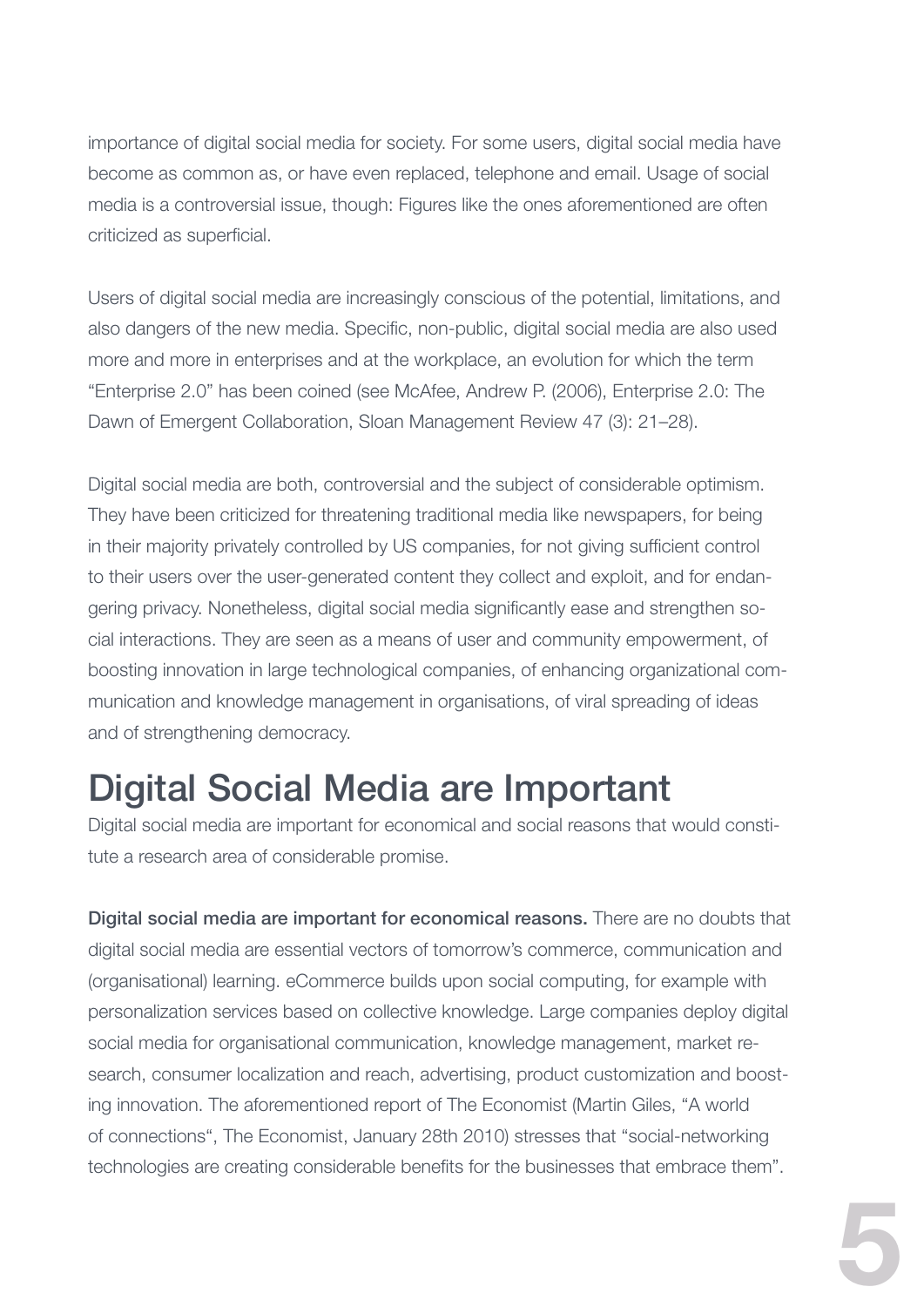The economical significance of digital social media is difficult to assess. On the one hand, digital social media so far are not always as economically successful as one might think. The celebrated digital social network facebook (with an estimated number of users of three hundred millions) for example has become cash flow positive for the first time ever only in September 2009. Analysts of Crédit Suisse have expected the image sharing platform YouTube to loose one million USD a day in 2009, but to generate future revenues of 240 million USD a year (Todd Spangler, YouTube May Lose \$470 Million In 2009: Analysts Credit Suisse Report Estimates Video Site Will Generate \$240 Million In Revenue, Multichannel News, 3rd April 2009<sup>5</sup>). On the other hand, digital social media have already motivated considerable investments: Microsoft offered 240 million USD for a 1,6 percent share in facebook and Google purchased the video-sharing website YouTube for 1,65 billion USD.

Digital social media are important for society. Indeed, they have a considerable impact on how people live and work together. The aforementioned study "The Impact of Social Computing on the EU Information Society and Economy" stresses the importance of digital social media for society. Speaking on the role of social media in the democratic process in continental China, media expert Martin Giles stated that digital social media have become "embedded in the making of a country" (Interview with The Economist, January 28th 2010 $^6$ ).

Digital social media represent an emerging field of research of considerable

importance. Even though digital social media already are omnipresent, they still are under-represented in scientific research, especially in Germany and Europe. As a result, there is a growing fear that Europe scientifically and technologically will fall behind the USA, especially in the area of application-oriented research and development. A further note is that this field spans over several disciplines, from computer science over media research to social sciences. For a new research field this is not only an opportunity, but also a potential hurdle.

### **Challenges**

Digital social media challenge societies and cultures, economics, politics and, of course, technology. They also open avenues for novel perspectives.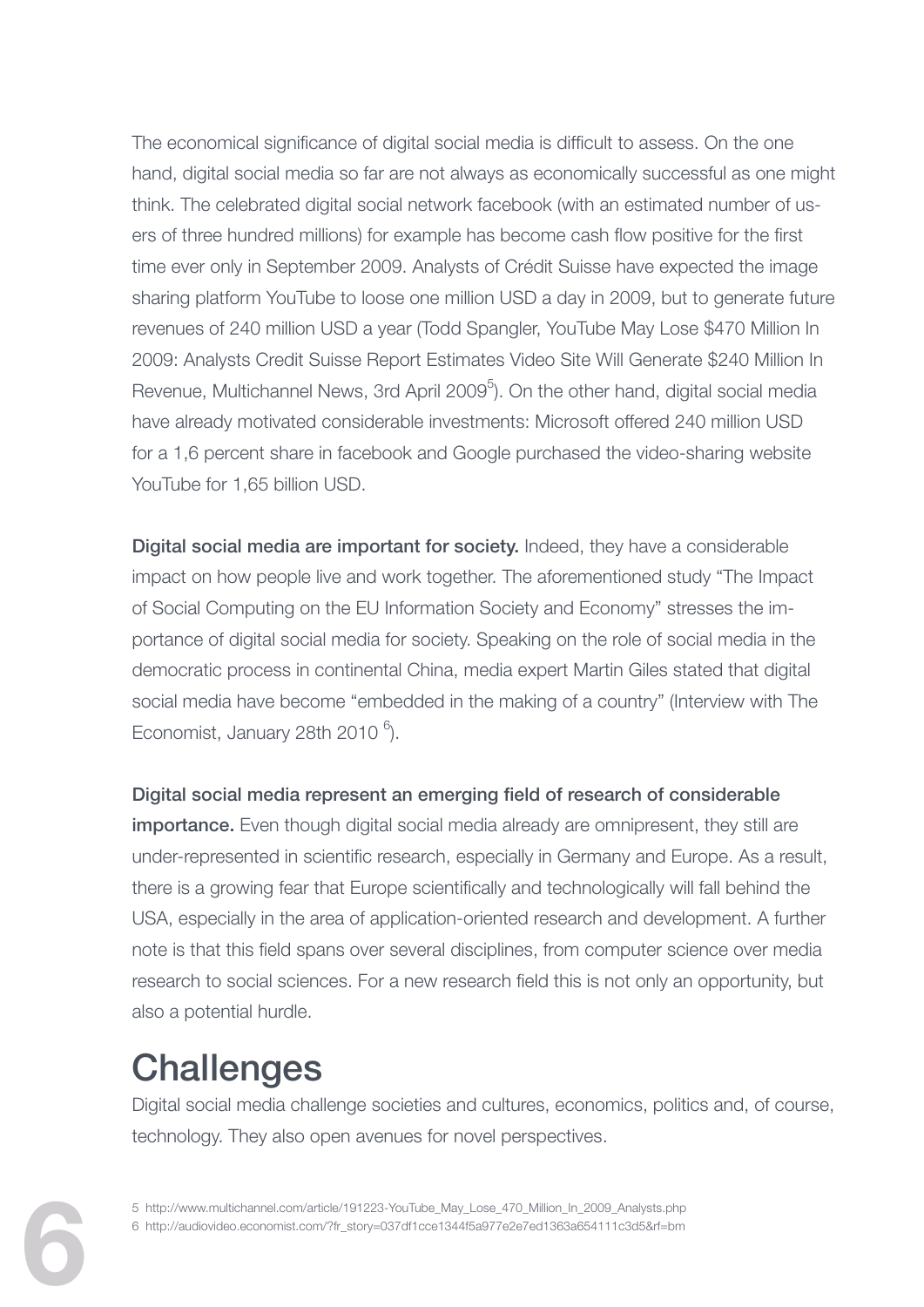Digital social media re-launch social communication and social expression. Therefore, they challenge to re-consider self-expression, self-perception, social identity and social participation. Awareness of both, the possibilities and dangers of digital social media, is still insufficient and needs to be strengthened. In order to avoid a digital social media divide, social media literacy must be promoted. Social media literacy challenges in particular the educational systems – from elementary schools to colleges and universities. Note that today, digital social media are on the one hand mostly absent in the (German and European) educational systems, on the other hand actively used by students of all ages.

Digital social media transform social spaces, in particular cities. Cities are beginning to be re-shaped by digital-physical pervasive social services that blur the border between the virtual and real world – a border that has been highlighted in the Web's early years. The consequences of digital-physical pervasive services on social life, at this stage of development, are difficult to predict. Suffice to say that the changes will be considerable.

Digital social media are platforms for new forms of commerce and new services. Companies like Amazon and eBay build upon the social aspects of their Web platforms with personalization or reputation services based on collective intelligence. In the field of digital social media driven commerce, early experiments are keys to success. Thus, digital social media literacy, a prerequisite to an active part taking in shaping the digital social media landscape, is not only desirable for socio-cultural reasons; it is also a vector of economical success.

Digital social media call for novel policies. The re-shaping of our society, culture and economy through the emerging digital social media implies a need for novel policies and therefore represents major political challenges. Current issues include privacy, the ownership of user-generated content and update and exploitation rights on such contents. Today, digital social media still are terra incognita to most policy makers and politicians, especially in Germany and Europe while they are a play ground for our children.

Digital social media also call for novel policies at the workplace because they are (de facto or by decision of companies' managements) increasingly used at work. Employees using digital social media at their workplaces often move in a legal grey area where it might be unclear what are their duties and rights.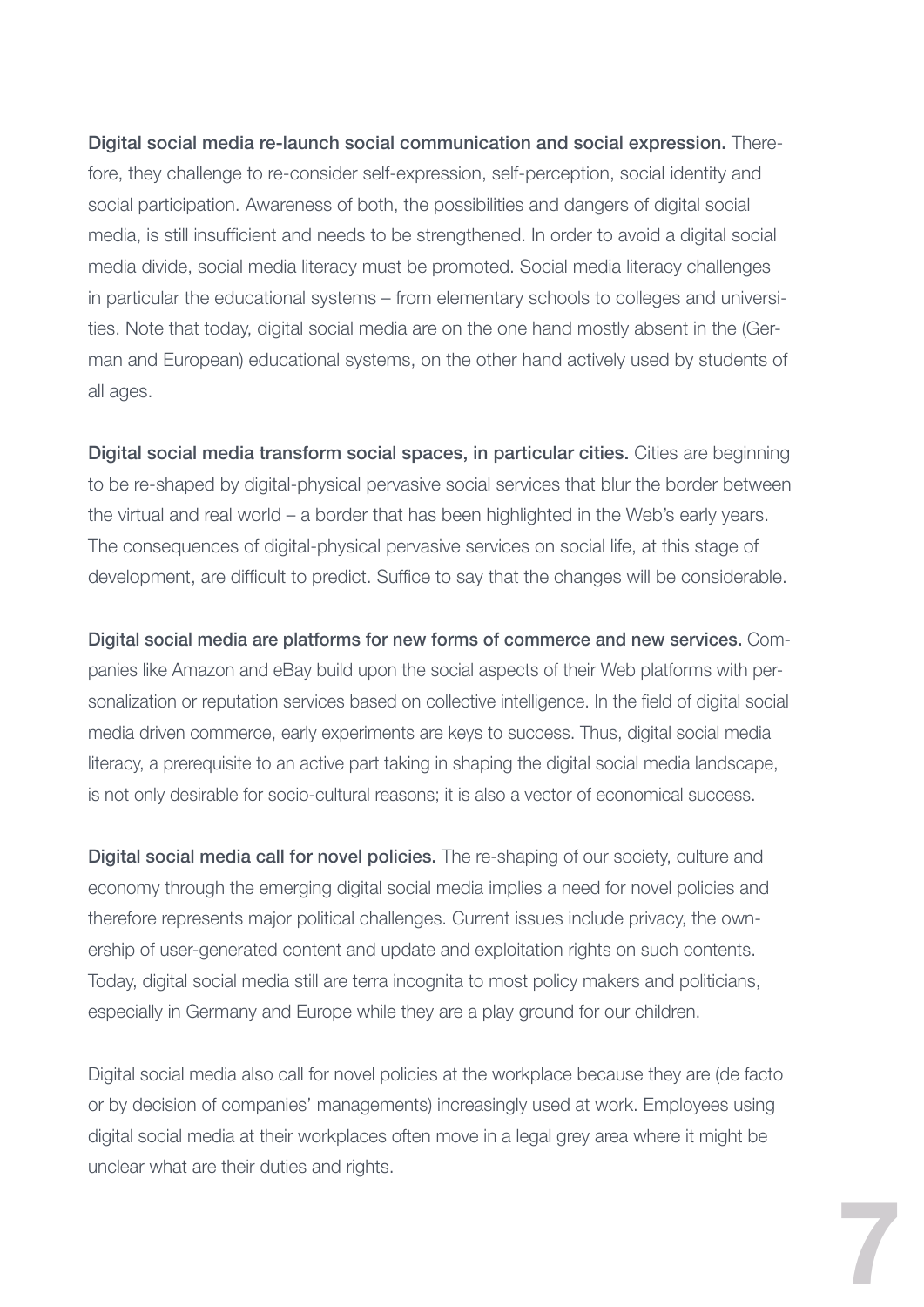**Digital social media challenge technology.** The authors of this manifesto recognize the following issues as today's major technological and socio-economic challenges of digital social media:

- Usability of social media and in particular the development of appropriate user interfaces. Appropriate user interfaces are needed also for a better awareness of the social impact of user actions on a social medium. The problem is most pressing in the mobile domain and for elderly and impaired audiences. Goal is a technology for augmented reality enriched with social content.
- Content selection and user attention management. Digital social media must move to new levels of social scalability. As one-to-many (producer-to-consumers) distribution models move on to many-to-many ('prosumer', using a portmanteau built from 'producer' and 'consumer') architectures, they must avoid an information overloading of their users: Confronted with exponentially growing amounts of information, limited time for media consumption, and, as some argue, a decreasing quality in content moderation, new strategies for user attention management are needed.
- Interoperability. This is one of the core challenges for digital social media. Indeed, digital social media, especially today's digital social networks, can be seen as 'segregated data silos'. Interoperability is pre-requisite to user control of usergenerated data. Interoperability calls for novel standards, that is, both technological solutions and their wide spreading. Cloud computing, the emerging form of network-based computing without localization of data or software at specific computers, strengthens the need for interoperability of social media.
- Special needs of social groups like elderly and impaired people. Digital social media have been so far mostly conceived for educated, un-impaired, and professionally active computer-literate users. Taking into account the special needs of other social groups is key to avoid a digital social media divide.
- Digital social media regulation. Today's youth enjoy the freedom offered by digital social media. Policy makers try to attenuate the negative effects of these media. Industry and lobbyists are further participants in the digital social media revolution. Often, regulatory attempts are technologically ineffective, provoke an outcry against censorship and invasion of privacy, or are declared unconstitutional. The challenge here is to find an appropriate societal balance between regulation and freedom and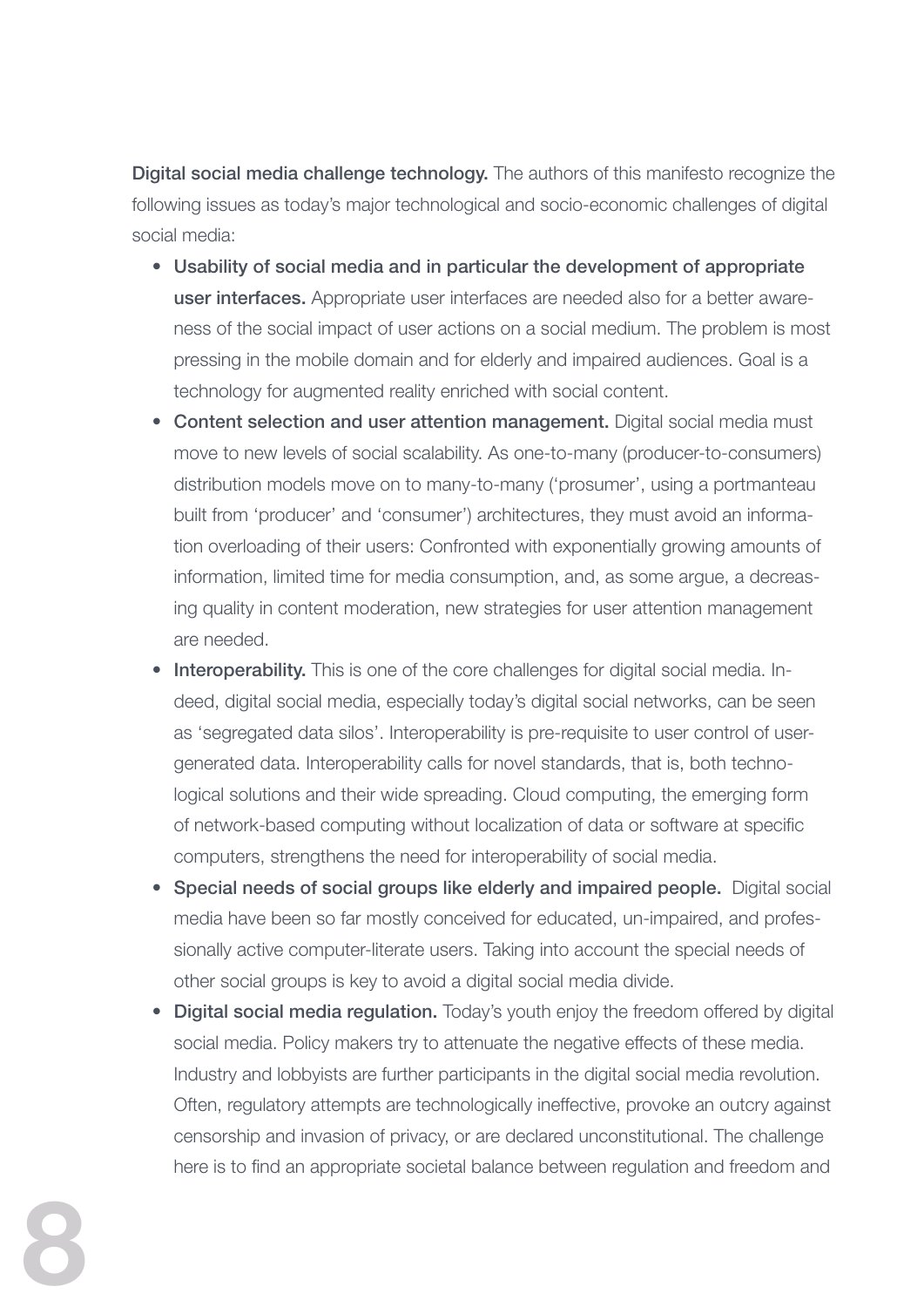to translate it into effective technical solutions. The challenge is to translate policies into software, instead of software implying policies. So far the social software de facto specifies and controls how a digital social medium can be used.

- Ambient intelligence and context sensitivity. The view of digital social media being deployed in a parallel virtual world is obsolete. Today's media build more and more upon pervasive digital-physical systems able of so-called ambient intelligence and of adaption to geographical and/or social contexts. Conceiving and bringing ambient intelligence and adaption to their full potentials represent considerable technological challenges.
- Personalization. Personalization remains a major technological challenge, not only in the area of digital social media, but also other software services positioned for wide use like search engines and eCommerce systems. Precise user targeting through personalisation is also a mean for avoiding unwanted advertisement (spam) providing customers with only the information they requested.
- Spreading. How news and ideas widespread in a community and how such a wide spreading can be initiated or enhanced by algorithms is, possibly, one of the most challenging technological issues. Mastering it is of both, economical and social importance. Indeed, viral marketing can serve not only commerce, but also social objectives like emergency management.
- Socially-Enhanced Algorithms. One of the promises of digital social media is that of computations involving both software and humans. Under the name 'human computation', the approach has been successfully deployed for gathering data that, so far, cannot be well collected, or computed, by software. The technological challenge here is twofold: on the one hand, digital social media must be conceived that provide humans with incentives to contribute to a computation; on the other hand, an algorithmics of social computing, that is, conceptual tools for the development and analysis of socially-enhanced algorithms, needs to be developed.
- Digital Social Media Monitoring. A digital community does not necessarily come together physically. As a consequence, it often needs specific, yet still mostly inexistent means to gain a consciousness of itself as far as its size, its social structure, its geographical structure, its history, its stability or sustainability, and its life cycle. The challenge is to analyse and understand the mechanisms and the dynamics underlying social media. So far, this understanding is very elementary. The ultimate goals are methods to predict these mechanisms and dynamic. This is a fundamen-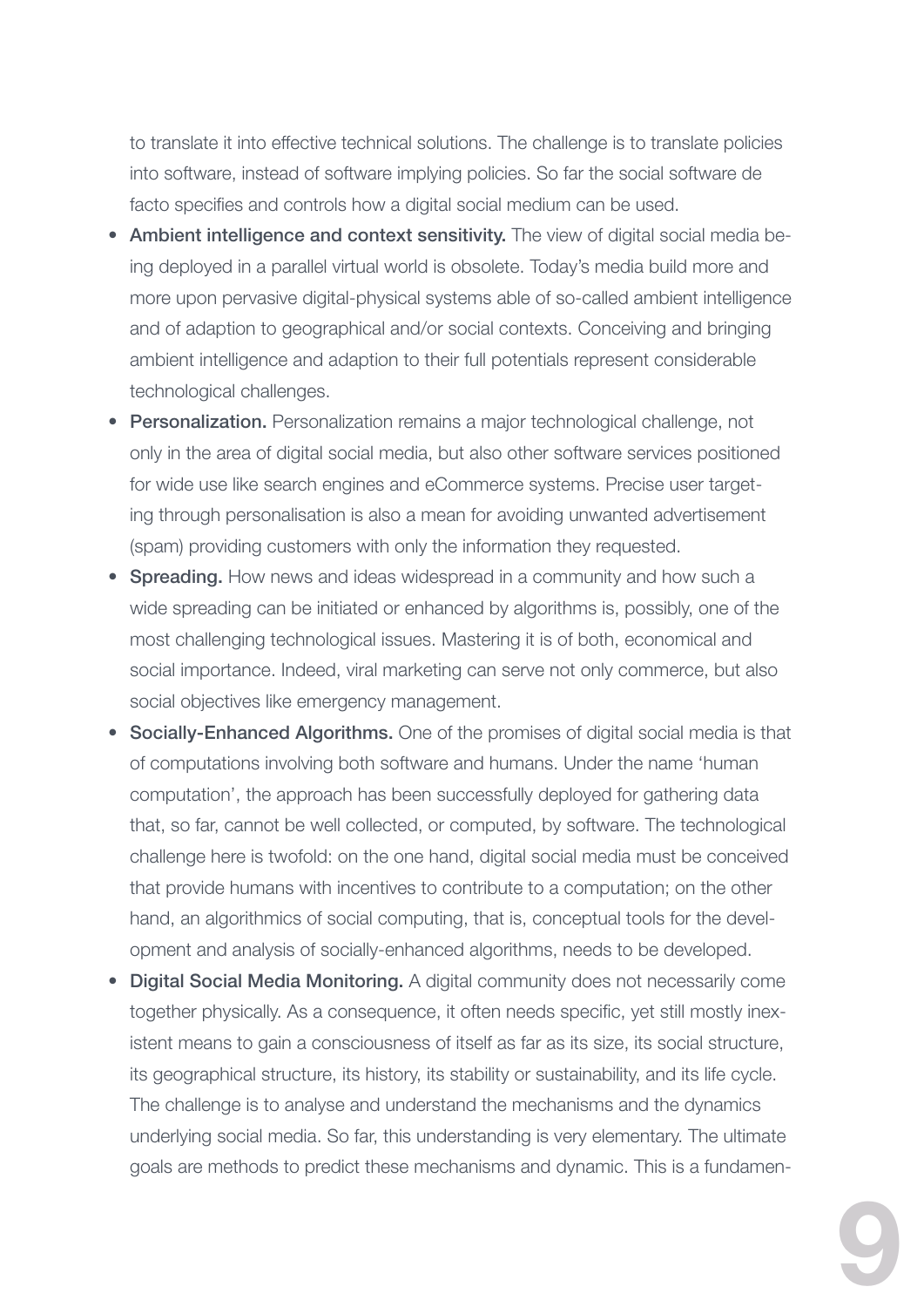tal prerequisite for other tasks like governance.

- Digital Social Media Governance. Governance, including self-governance, private governance and/or state governance, is a core issue for every community. So far, digital social media often are – more or less intentionally – governed by software functionalities. Productive and socially satisfying social communities call for more control and/or consciousness of good governance.
- Digital Social Media Literacy. Participation in digital social media environments calls for a new form of media literacy. Appropriate media literacy skills range from passive media control (how to search and use different media) to active media control (how to create and how to appropriately publish content), from critical reception (how to analyse media content, economical media actors, and social implications of media use) to the ability to secure one's privacy and to protect one's published content.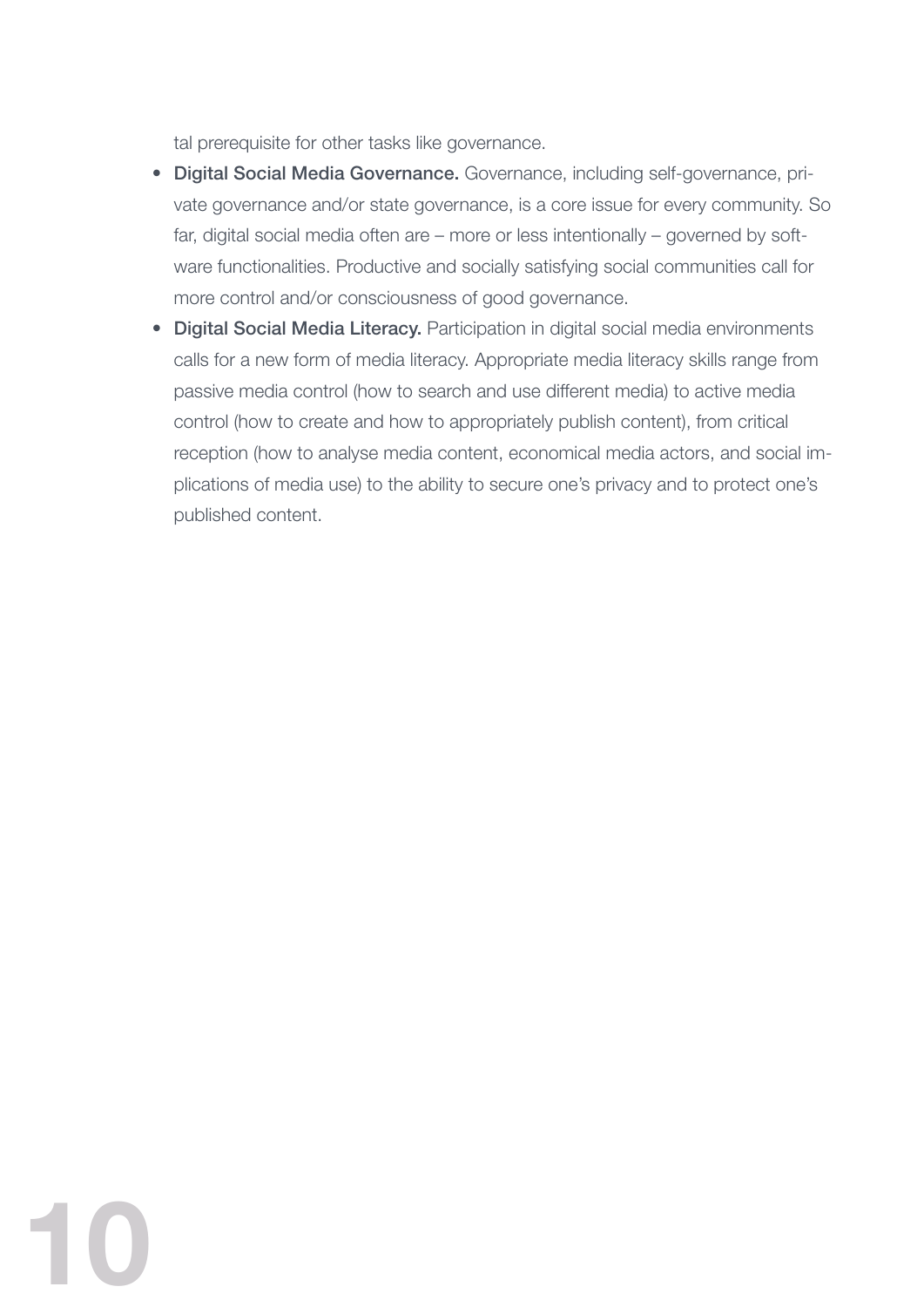# Suggested Action

The authors of this manifesto see an urgent need for action in the areas of education, in fundamental research and in applied research.

- Actions in Education
	- » Digital social media should become both, subject of teaching and tools, at primary and secondary schools. Indeed, primary and secondary school are the places of choice for acquiring social media literacy, like any other kind of literacy. Digital social media, especially digital networks, are already widely used by school students, but so far much less by their teachers, and even less for teaching. This asymmetrical situation must be overcome. With digital social media promising new advanced eLearning tools, their wide spread deployment is likely to have a profound and positive impact on the learning and teaching sector.
	- » Courses of studies in social computing should be started at universities. Such courses should depart from traditional computer science and from (traditional) media computing courses of studies. Indeed, they need first a significant social science component, second a strengthened engineeringorientation as digital social media moves beyond the practical experiments of traditional academic research and traditional media computing.
	- » Doctoral schools in social computing should be started at universities that, preferably, would bring together doctoral students from disciplines such as computer science, natural language processing, and social sciences.

Seeds for the creation of courses of studies and/or doctoral schools in social computing can be found at universities where several of the following areas are well represented:

- » In computer science: knowledge representation, semantic web, web technologies, human computation, data mining, network analysis and user interfaces.
- » In social sciences: (social, organisational, economic, or pedagogical) psychology, economics, sociology and law.

Currently, in France, Germany, Italy, the UK and Spain at least half a dozen to a dozen young researchers trained in the aforementioned areas of computer science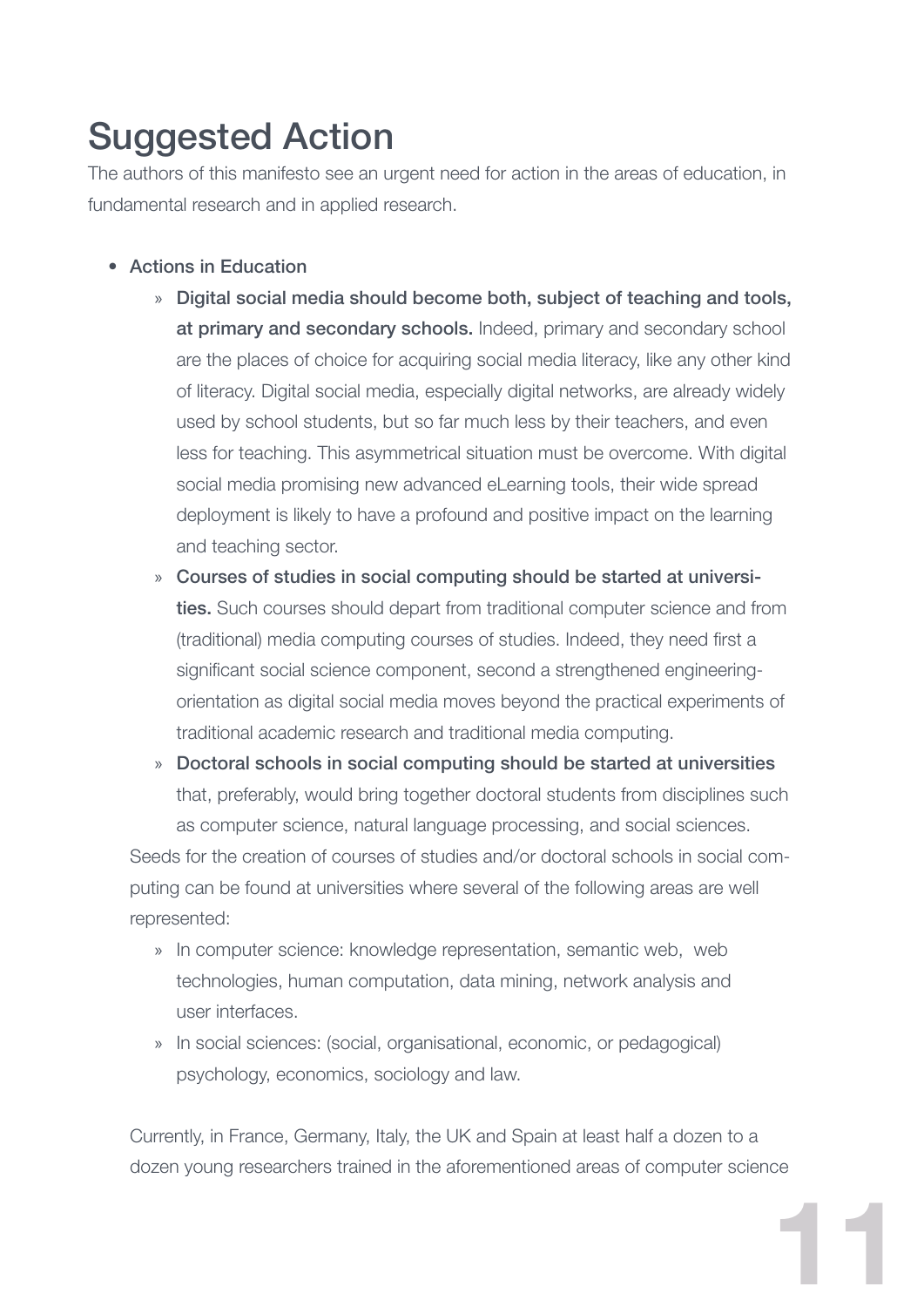would qualify for professorships in social computing, not mentioning the researchers available in smaller European countries.

- Actions in Fundamental Research. Fundamental research in social network analysis, one of the scientific core of digital social media, is already well established in Germany and Europe. Still under-represented in Germany and Europe is fundamental research in social computation and human computation. In the UK, the initiative "Web Science Trust" (formerly "Web Science Research Initiative" or WSRI) jointly started a few years ago by the University of Southampton and the MIT to turn the World Wide Web into a "Web of linked data" and thus to extend it to social media can be seen as a European bridgehead of the US applied research in social and human computation. In March 2010, the initiative has received 30 million UK£ in government funding.
- The funding of doctoral schools in social and/or human computation or, in Germany, of a "Priority Programme" ("Schwerpunktprogramm") of the German Foundation for Research ("Deutsche Forschungsgemeinschaft", DFG) would be first actions of choice.
- Actions in Applied Research. So far, digital social media have arisen mostly from entrepreneurial endeavours. This practice, however, is extremely under-represented in Germany and Europe. Together with the creation of engineering-oriented courses of studies in social computing recommended above, the following is essential to giving Germany and Europe a place in the social, economical and technological revolution initiated by digital social media.
	- » R&D (research and development) funding programmes targeted at practical experiments with digital social media and accessible especially to SME (small and medium sized enterprises).
	- » Funding programmes for a joint academic-industrial research targeted at conceiving novel forms of digital social media, especially for the work place and/or for education and training.